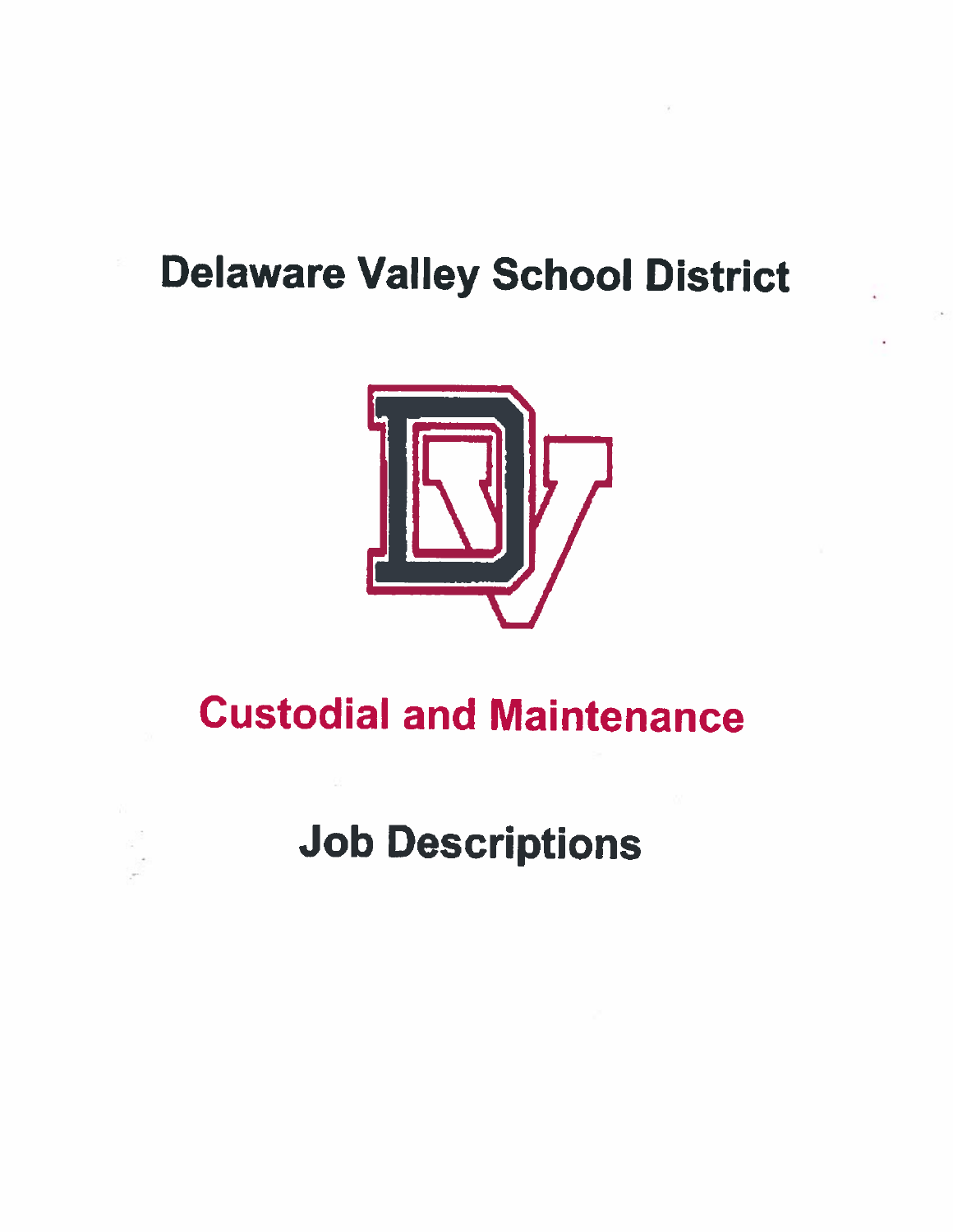# POSITION: **MAINTENANCE**

REPORTS TO: Director of Support Services

#### **Qualifications**

- 1. Must possess a knowledge of tools and equipment.
- 2. Must possess a good mechanical aptitude.
- 3. Must have a sufficient physical strength to do manual labor.
- 4. Must possess the ability to understand and follow oral and written directions.
- 5. Must be able to complete written reports.
- 6. Must possess the ability to work with a variety of people.
- 7. Should have at least one year's prior experience in maintenance work.
- 8. Have the ability to perform essential functions.
- 9. Be an American citizen or qualified alien.
- 10. All clearances and trainings will be in accordance with state regulations.
- 11. Meet all state and federal qualifications.

#### **Requirements:**

- 1. Is mobile for extended periods of time based upon required tasks.
- 2. Is mobile to travel distances inside and outside school facilities.
- 3. Able to climb stairs.
- 4. Can perceive speech or the nature of sounds in the air with or without a hearing aid.
- 5. Is able to withstand emotional stress.
- 6. Can tolerate many types of situations and personalities.
- 7. Maintain professional attitude.

# **Essential Functions:**

The Maintenance worker shall:

- 1. Communicate effectively in English both verbally and in writing.
- 2. Read and comprehend written material relative to the position.
- 3. Set an example of a stable emotional climate for parents, staff, and students.
- 4. Dress appropriately.
- 5. Demonstrate appropriate language usage.
- 6. Maintain professional attitude.
- 7. Demonstrate the facilitative qualities of empathy, honesty, and positive regard in interpersonal relationships with parents, pupils, district personnel, and community agencies.
- 8. Demonstrate an ability to cooperate toward district goals.
- 9. As the incumbent in this non-supervisory position, not make judgmental decisions affecting other certificated, professional staff.
- 10. Lift materials up to 50 pounds
- 11. Be able to work independently, without supervision.
- 12. Possess good decision-making skills in pressure situations.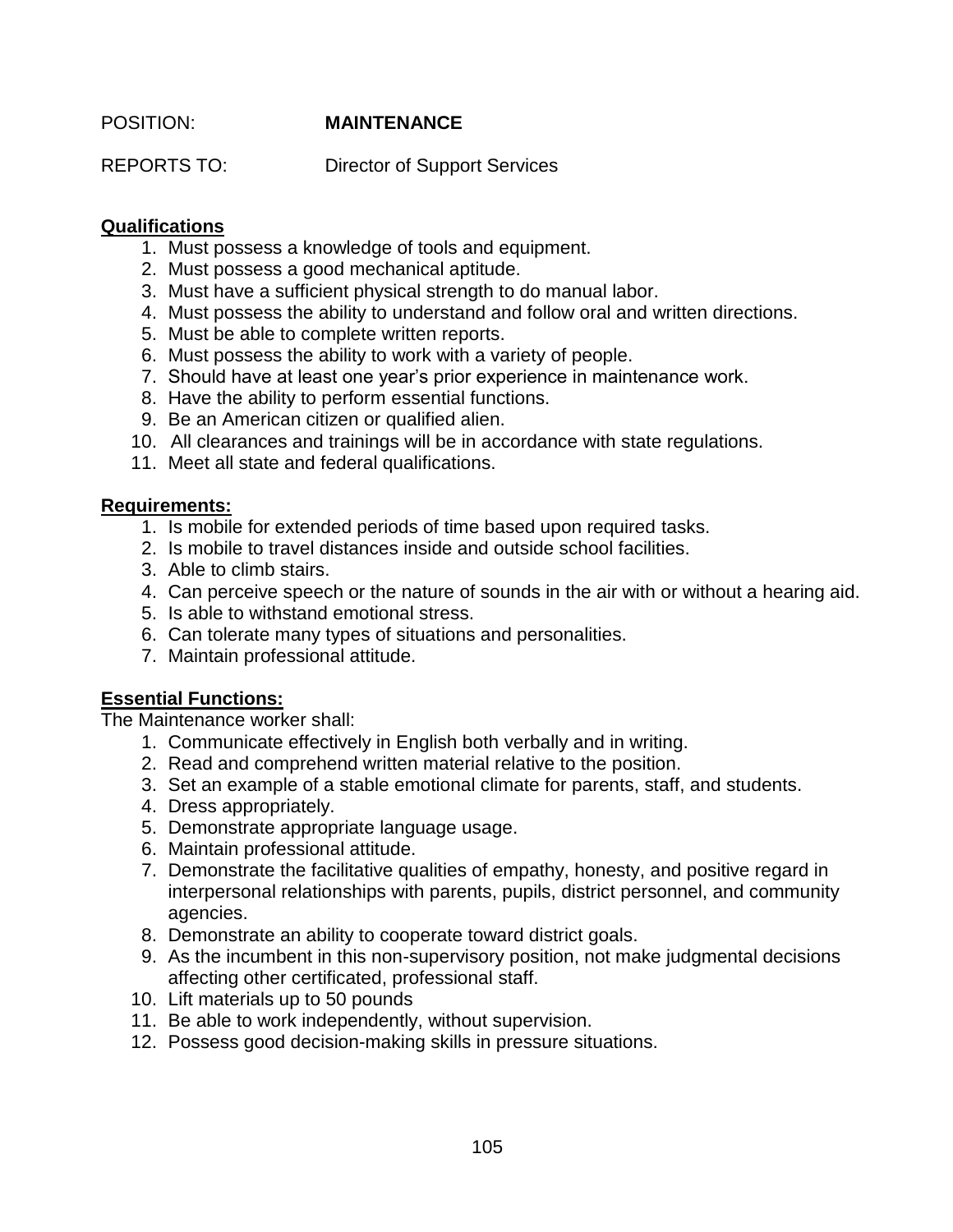# **Duties:**

The maintenance worker shall:

- 1. Have a knowledge of materials and methods used in custodial work.
- 2. Have a knowledge of the operation and care of vacuum cleaners, scrubbing machines and all equipment used by custodial staff.
- 3. Be familiar with the needs of the schools electrical, plumbing, and carpentry and must be familiar with the use of the tools in these trade areas.
- 4. Be able to paint indoors and outdoors as needed.
- 5. Be able to keep playground equipment in good order.
- 6. Be able to assemble, repair, and install instructional and non-instructional equipment.
- 7. Be able to remove snow by hand, blower, or truck plow from all roadways and walks in the school district.
- 8. Be able to cut grass with mower or tractor and do all the trimming.
- 9. Be responsible to assist in the moving of furniture and equipment and delivery of supplies.
- 10. Be familiar with the maintenance needs of the schools in the following areas: plumbing, electrical, water systems, heating systems, carpentry, kitchen equipment, roofs, flooring, and door and window hardware.
- 11. Maintain personal hygiene as deemed necessary by the Director of Support Services.
- 12. Do any other duties as assigned by the Director of Support Services.
- 13. Be qualified to operate waste water treatment and domestic water systems.

# **Evaluation:**

Performance of the position of Maintenance worker will be evaluated by the Director of Support Services.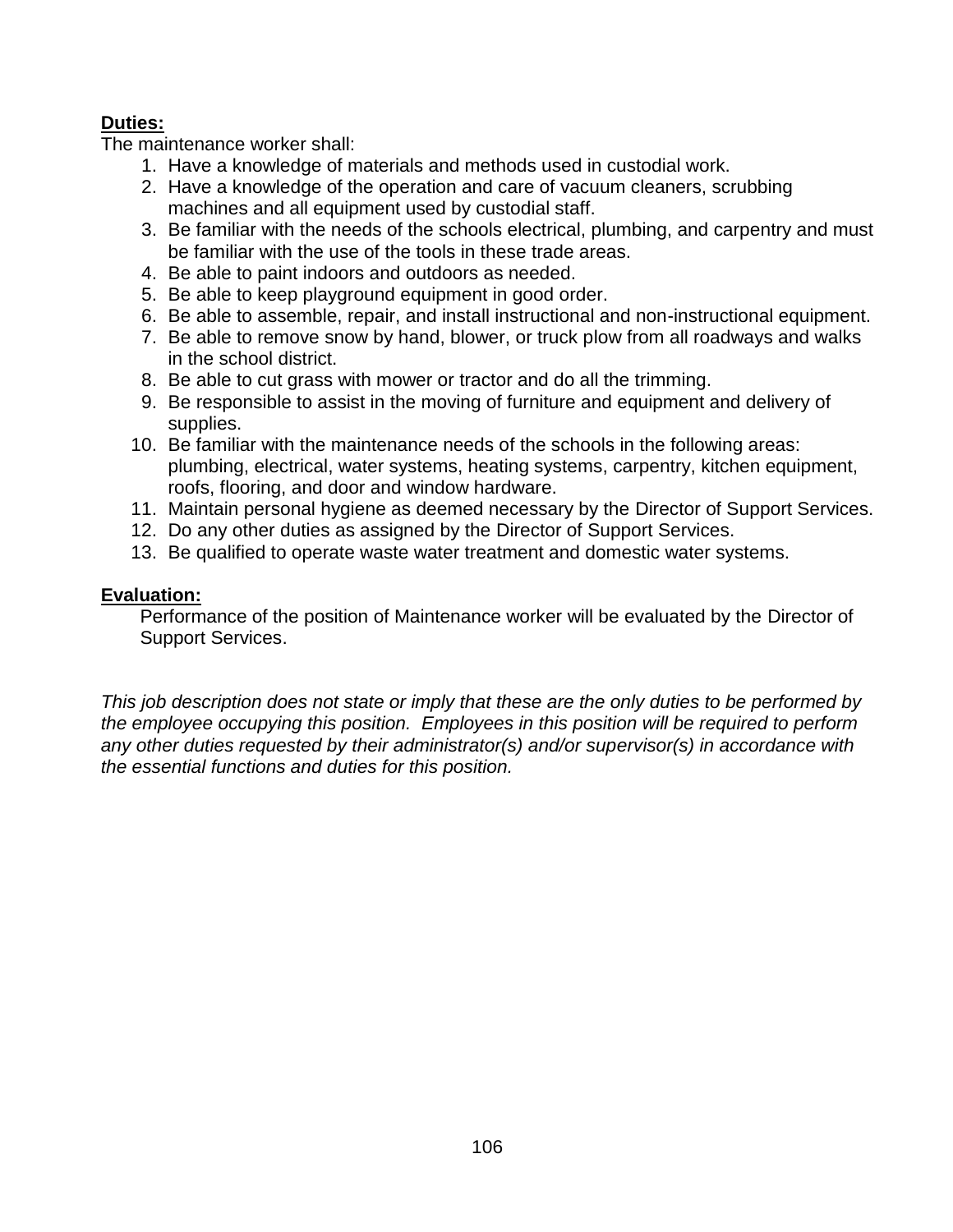# POSITION: **HEAD DAY CUSTODIAN**

REPORTS TO: Director of Support Services

# **Qualifications:**

- 1. Must possess general knowledge of heating, ventilation, sanitation, and preventative maintenance.
- 2. Have the ability to perform essential functions.
- 3. Be an American citizen or qualified alien.
- 4. All clearances and trainings will be in accordance with state regulations.
- 5. Meet all state and federal qualifications.

## **Requirements:**

- 1. Is mobile for extended periods of time based upon required tasks.
- 2. Is mobile to travel distances inside and outside school facilities.
- 3. Able to climb stairs.
- 4. Can perceive speech or the nature of sounds in the air with or without a hearing aid.
- 5. Is able to withstand emotional stress.
- 6. Can tolerate many types of situations and personalities.
- 7. Maintain professional attitude.
- 8. Demonstrate the facilitative qualities of empathy, honesty, and positive regard in interpersonal relationships with parents, pupils, district personnel, and community agencies.

# **Essential Functions:**

The head day custodian shall:

- 1. Communicate effectively in English both verbally and in writing.
- 2. Read and comprehend written material relative to the position.
- 3. Set an example of a stable emotional climate for parents, staff, and students.
- 4. Dress appropriately.
- 5. Demonstrate appropriate language usage.
- 6. Demonstrate an ability to cooperate toward district goals.
- 7. As the incumbent in this non-supervisory position, not make judgmental decisions affecting other certificated, professional staff.
- 8. Lift materials up to 50 pounds.
- 9. Be able to work independently, without supervision.
- 10. Possess good decision-making skills in pressure situations.

# **Duties:**

The head day custodian will:

- 1. Maintain high standards of cleanliness, neatness, and safety.
- 2. Be responsible for coordinating all activities with evening custodial personnel.
- 3. Assume responsibility for building safety, clearing all fire exits, and checking all safety devices.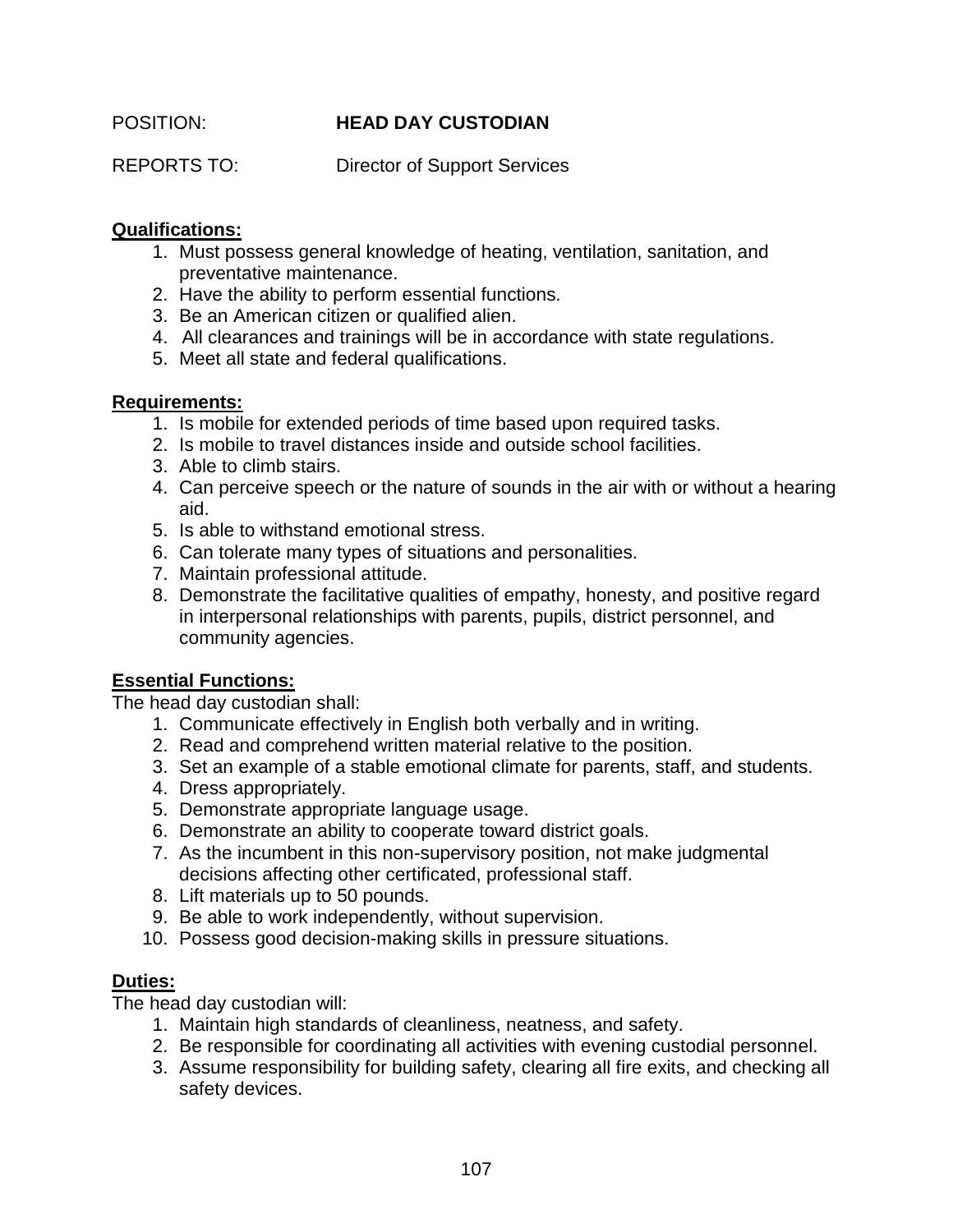- 4. Maintain a daily work report noting all conditions that should be reported.
- 5. Participate in all building cleaning activities as required.
- 6. Assist the building principal and custodians' supervisor in developing budget requests for custodial supplies, materials, and equipment.
- 7. Maintain and control equipment and supply inventory.
- 8. Be responsible for the security of buildings including the provision of building security for all activities in the buildings on nights and weekends.
- 9. Check on all mechanical equipment and report any malfunction of heating or ventilation equipment. The head custodian should always be mindful of conservation of fuel, water, and electricity.
- 10. Perform, assist, and/or direct all routine custodial and preventive maintenance that must be done.
- 11. Maintain school grounds including cutting and trimming grass and shrubs, sweeping walks, moving snow and ice, keeping the grounds free of paper and debris.
- 12. Receive, store, and distribute school supplies to teachers as directed.
- 13. Clean and mop cafeteria as needed during and after lunch period.
- 14. Assist or direct the preparation for school events by setting up and tearing down as required.
- 15. Direct and be responsible for summer house cleaning of building.
- 16. Schedule work of other custodians on all shifts and check to see that all work is carried out.
- 17. Maintain personal hygiene as deemed necessary by the Director of Support Services.
- 18. Perform any other work as assigned by the building principal or buildings and custodians supervisor.

Performance of the position of Head Day Custodian will be evaluated by the Director of Support Services.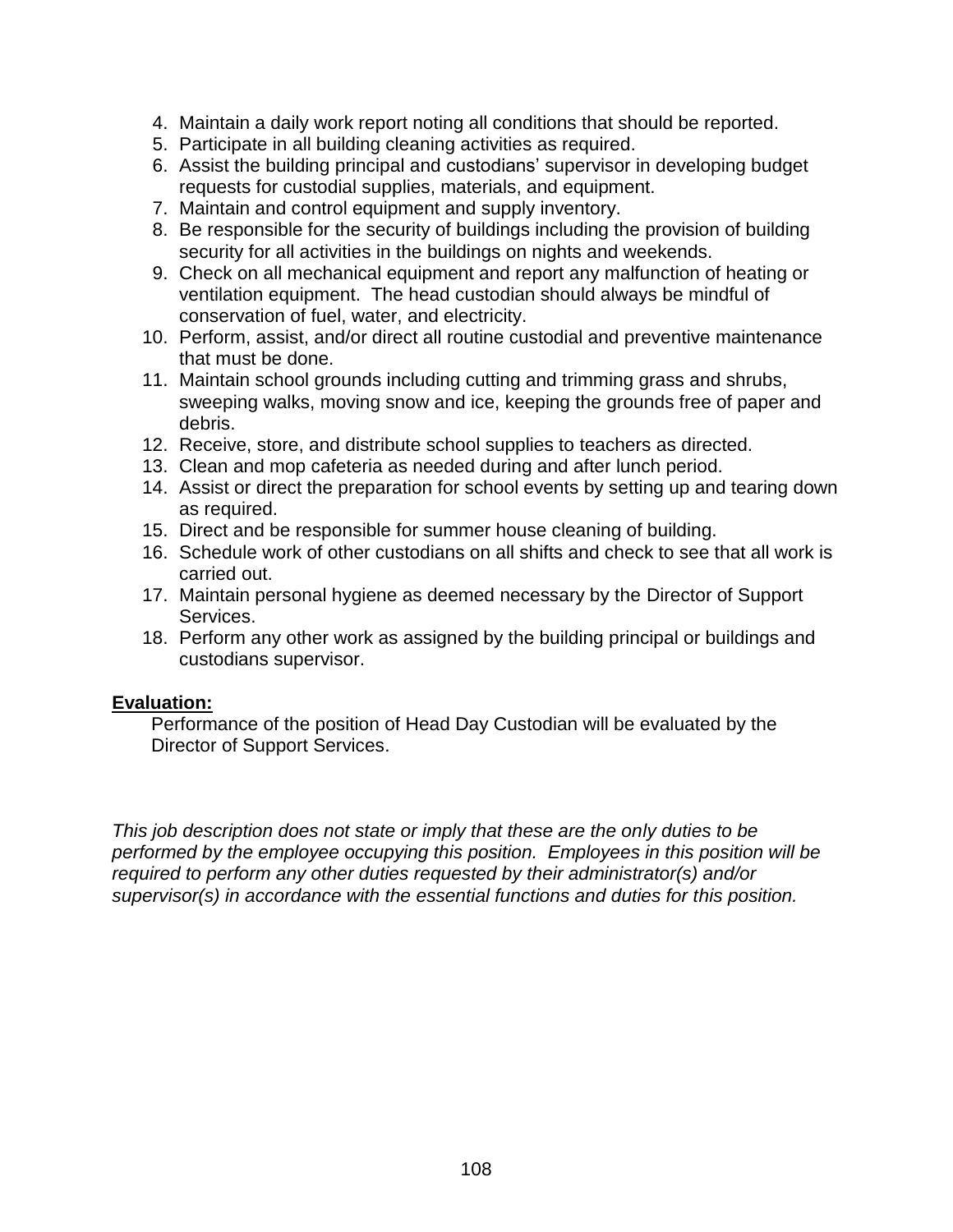# POSITION: **HEAD NIGHT CUSTODIAN**

REPORTS TO: Director of Support Services

# **Qualifications:**

- 1. Must possess general knowledge of cleaning materials and equipment.
- 2. Have the ability to carry out oral and written instructions.
- 3. Must demonstrate a mechanical aptitude.
- 4. Have the ability to perform essential functions.
- 5. Be an American citizen or qualified alien.
- 6. All clearances and trainings will be in accordance with state regulations.
- 7. Meet all state and federal qualifications.

# **Requirements:**

- 1. Is mobile for extended periods of time based upon required tasks.
- 2. Is mobile to travel distances inside and outside school facilities.
- 3. Able to climb stairs.
- 4. Can perceive speech or the nature of sounds in the air with or without a hearing aid.
- 5. Is able to withstand emotional stress.
- 6. Can tolerate many types of situations and personalities.
- 7. Maintain professional attitude.
- 8. Demonstrate the facilitative qualities of empathy, honesty, and positive regard in interpersonal relationships with parents, pupils, district personnel, and community agencies.

# **Essential Functions:**

The head night custodian shall:

- 1. Communicate effectively in English both verbally and in writing.
- 2. Read and comprehend written material relative to the position.
- 3. Set an example of a stable emotional climate for parents, staff, and students.
- 4. Dress appropriately.
- 5. Demonstrate appropriate language usage.
- 6. Demonstrate an ability to cooperate toward district goals.
- 7. As the incumbent in this non-supervisory position, not make judgmental decisions affecting other certificated, professional staff.
- 8. Lift materials up to 50 pounds.

# **Duties:**

The head night custodian will:

- 1. Report all unsafe conditions and maintain security in the building.
- 2. Coordinate activities with the head day custodian.
- 3. See that pencil sharpeners, waste cans, and trash receptacles are emptied.
- 4. Participate in building cleaning activities as required.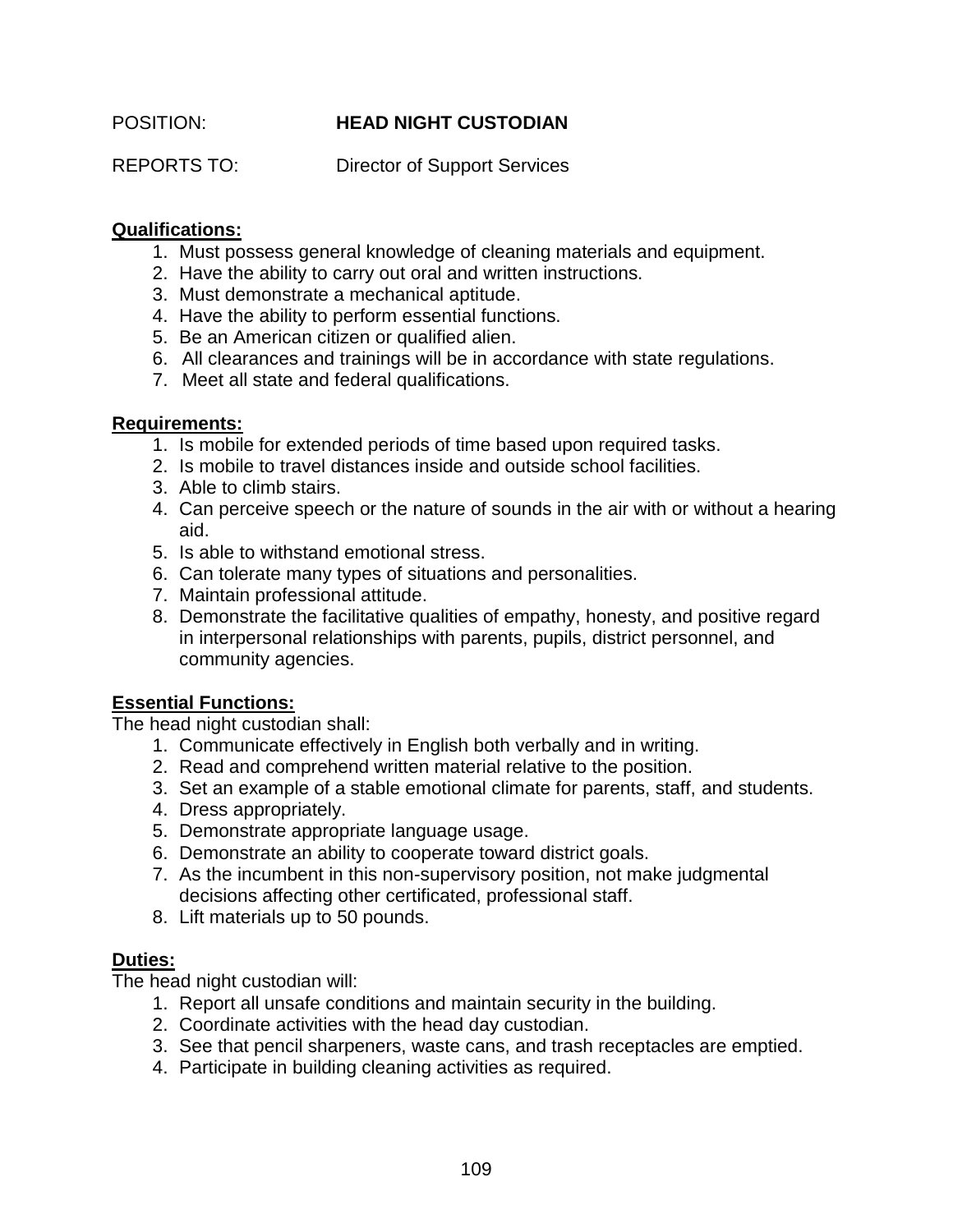- 5. Dust and clean windows, door panes, blackboards, chalkboards, and lockers. Vacuum rugs, dust or damp mop floors.
- 6. Wash and dust furniture, fixtures, windowsills, trim, doors, and related furnishings.
- 7. Clean and service lavatories, restrooms, and toilets.
- 8. Adjust window shades and blinds nightly.
- 9. Collect all paper, debris in containers for pick-up, and tools. Report all equipment damage that is in need of repairs.
- 10. Check, clean, and properly care for all cleaning equipment that is in need of repair.
- 11. Open and close building and maintain security.
- 12. Lock and unlock doors to classrooms, offices, etc.
- 13. Mop, sweep, and scrub floors and other surfaces.
- 14. Renovate, renew, and maintain floors daily.
- 15. Check playground equipment monthly and make minor repairs as required.
- 16. Sweep pavements, walkways, and steps.
- 17. Sound fire alarms and render assistance to staff by supervising exit of students during drills.
- 18. Assist with the inventory of custodial supplies.
- 19. Be involved in the preventative maintenance program of the school including painting, opening internal waste lines as necessary, along with sink drains and traps, changing of filters, greasing and oiling heat units and fans.
- 20. Know the operation of all mechanical equipment in the building, particularly the proper and safe starting and stopping of such equipment.
- 21. Be thoroughly acquainted with all light and power electrical panels, where they are, and what they operate.
- 22. See that all fire and safety regulations are met throughout the building.
- 23. Be responsible for all work activities in the building during the night shift.
- 24. Maintain personal hygiene as deemed necessary by the Director of Support Services.
- 25. Perform any other duties as assigned by the Director of Support Services.

Performance of the position of Head Night Custodian will be evaluated by the Director of Support Services.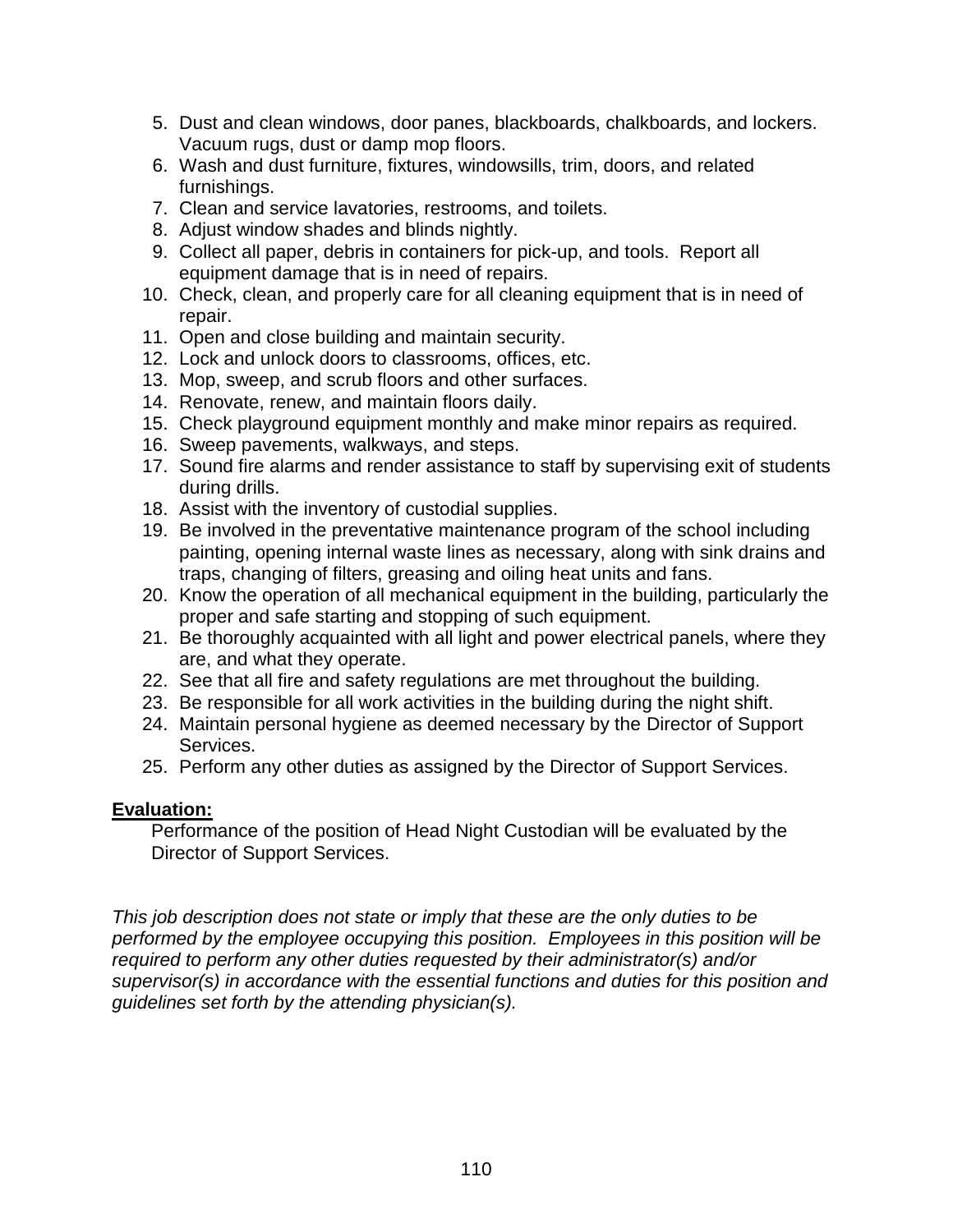POSITION: **CUSTODIAN**

REPORTS TO: Director of Support Services

## **Qualifications:**

- 1. Must possess general knowledge of cleaning materials and equipment.
- 2. Have the ability to carry out oral and written instructions.
- 3. Must demonstrate a mechanical aptitude.
- 4. Have the ability to perform essential functions.
- 5. Be an American citizen or qualified alien.
- 6. All clearances and trainings will be in accordance with state regulations.
- 7. Meet all state and federal qualifications.

## **Requirements:**

- 1. Is mobile for extended periods of time based upon required tasks.
- 2. Is mobile to travel distances inside and outside school facilities.
- 3. Able to climb stairs.
- 4. Can perceive speech or the nature of sounds in the air with or without a hearing aid.
- 5. Is able to withstand emotional stress.
- 6. Can tolerate many types of situations and personalities.
- 7. Maintain professional attitude.
- 8. Demonstrate the facilitative qualities of empathy, honesty, and positive regard in interpersonal relationships with parents, pupils, district personnel, and community agencies.

# **Essential Functions:**

The Custodian shall:

- 1. Communicate effectively in English both verbally and in writing.
- 2. Read and comprehend written material relative to the position.
- 3. Set an example of a stable emotional climate for parents, staff, and students.
- 4. Dress appropriately.
- 5. Demonstrate appropriate language usage.
- 6. Demonstrate an ability to cooperate toward district goals.
- 7. As the incumbent in this non-supervisory position, not make judgmental decisions affecting other certificated, professional staff.
- 8. Lift materials up to 50 pounds.
- 9. Be able to work independently, without supervision.
- 10. Possess good decision-making skills in pressure situations.

# **Duties:**

The Custodian will:

- 1. Report all unsafe conditions.
- 2. Check all doors and windows in order to maintain security in the building.
- 3. See that pencil sharpeners, waste cans, and trash receptacles are emptied.
- 4. Dust and clean windows, door panes, blackboards, chalkboards, and lockers.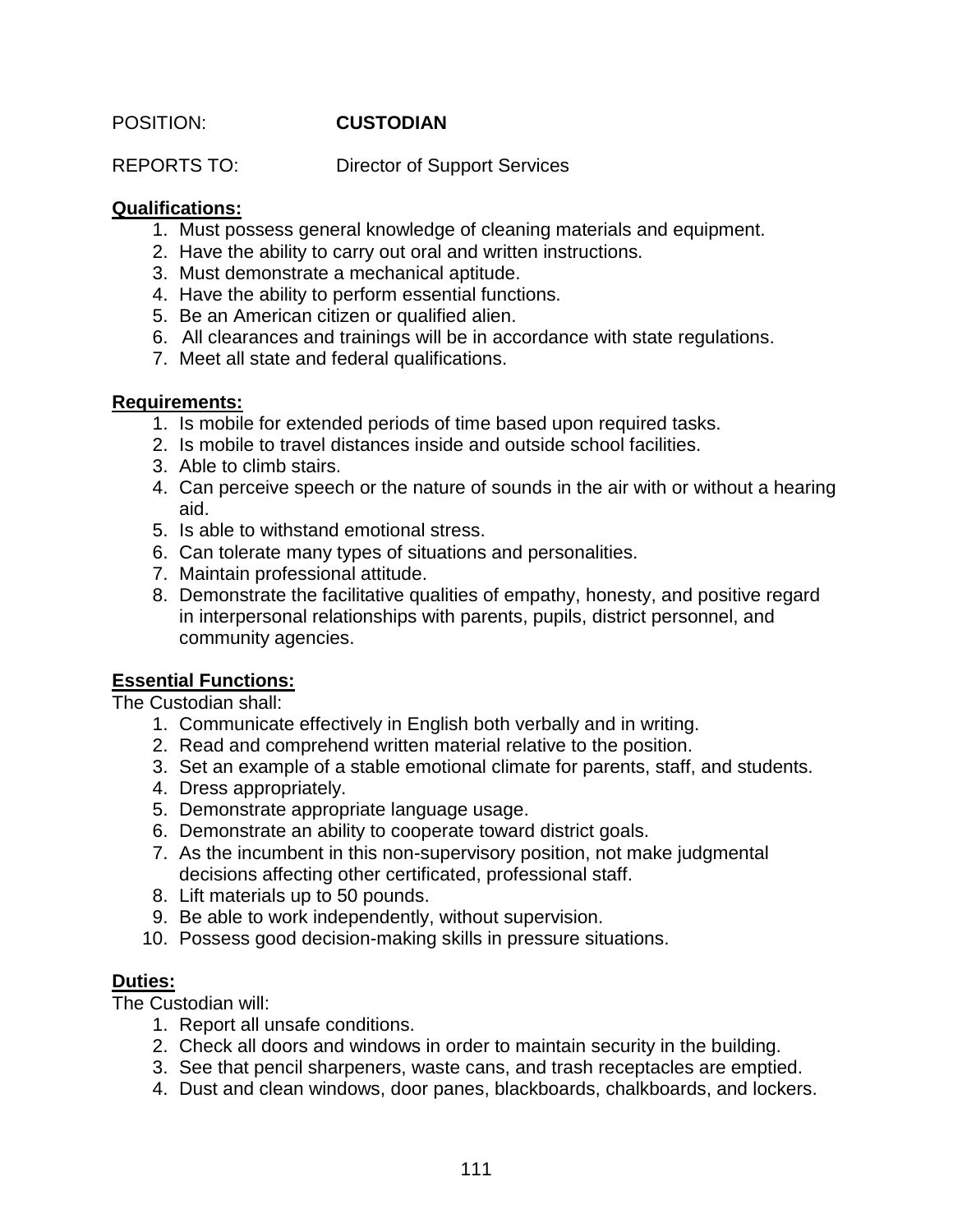- 5. Wash and dust fixtures, windowsills, trim, doors, and related furnishings.
- 6. Clean and service lavatories, restrooms and toilets.
- 7. Vacuum rugs and dust or damp mop floors.
- 8. Adjust window shades and blinds nightly.
- 9. Collect all paper, debris in containers for pick-up, and tools.
- 10. Check, clean, and properly care for all cleaning equipment and tools.
- 11. Report all equipment damage that is in need of repair.
- 12. Lock and unlock doors to classrooms, offices, etc.
- 13. Mop, sweep, and scrub floors and other surfaces.
- 14. Renew and maintain floors daily.
- 15. Check playground equipment and make minor repairs.
- 16. Sweep pavements, walkways, and steps as well as assure these areas are kept clean of snow and ice when required.
- 17. Sound fire alarms and render assistance to staff by supervising exit of students during drills.
- 18. Assist with the inventory of supplies.
- 19. Perform preventative maintenance responsibilities such as painting, opening internal waste lines as necessary along with sink drains and traps, changing filters, grease and oil heat units and fans.
- 20. Know the operation of all mechanical equipment in the building, particularly the proper and safe starting and stopping of such equipment.
- 21. Be thoroughly acquainted with all light and power electrical panels, where they are, and what they operate.
- 22. See that all fire and safety regulations are met throughout the building.
- 23. Maintain personal hygiene as deemed necessary by the Director of Support Services.
- 24. Perform any other duties as assigned by the Director of Support Services.
- 25. See that the American flag is properly displayed.

Performance of the position of Custodian will be evaluated by the Director of Support Services.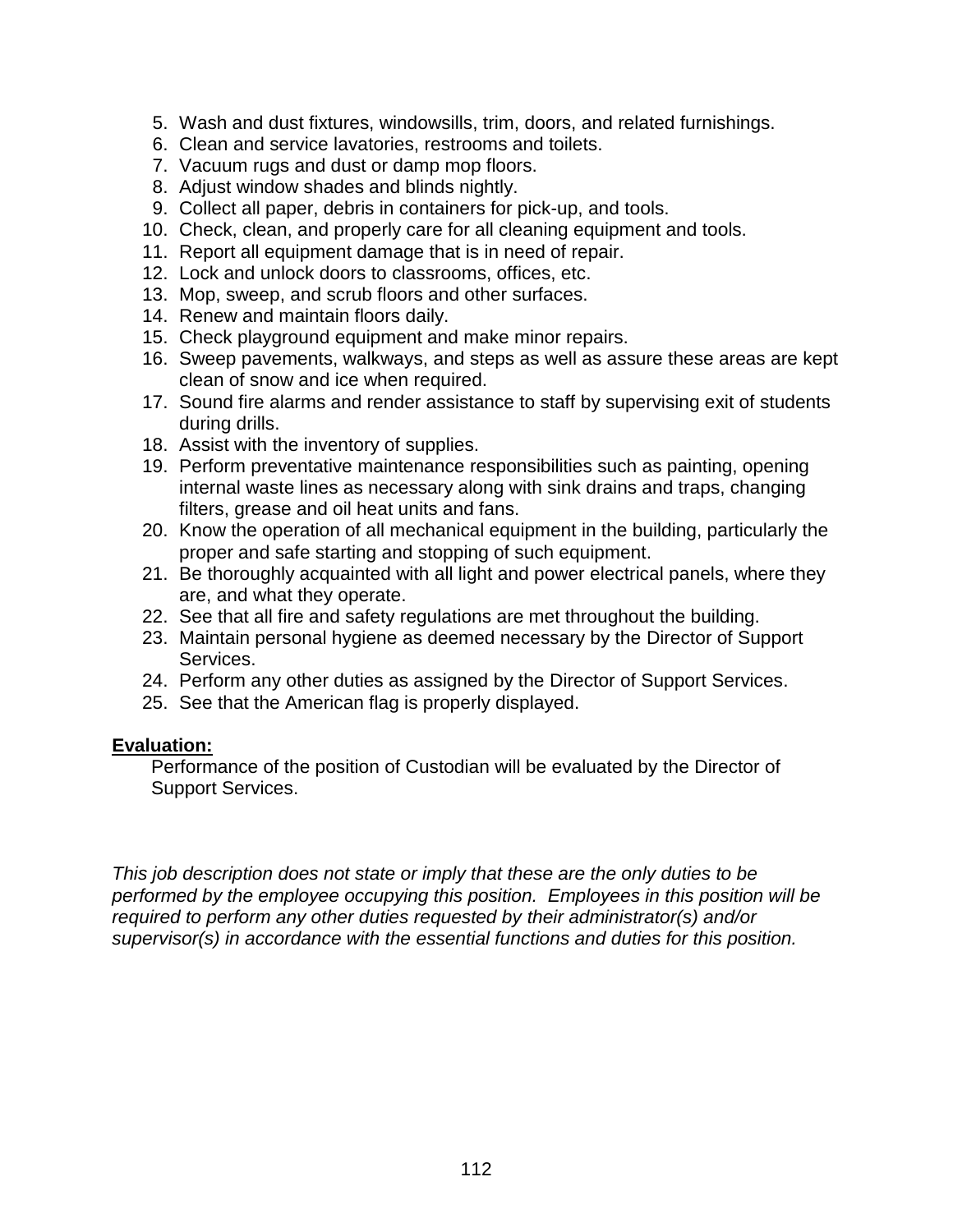## POSITION: **NETWORK TECHNICIAN**

REPORTS TO: The Director of Technology

## **Qualifications:**

- 1. 2 or 4-year college degree in Computer/Technical related field or two to four years of related experience and/or training, or equivalent combination of education and experience.
- 2. Certified Licensed Microsoft Technician, A+ Certified, or equivalent Course Training and Experience a plus.
- 3. Possess the ability to install any new software
- 4. Setup machines from an image file
- 5. Be familiar with TCP/IP and other network protocols
- 6. Install network equipment (hubs, switches, routers, PC's, Servers)
- 7. Install software service packs and updates
- 8. Familiar with Windows NT Operating Systems
- 9. Ability to read, analyze, and interpret general business periodicals, professional journals, technical procedures, or governmental regulations
- 10. Ability to write reports, business correspondence, and procedure manuals.
- 11. Ability to effectively present information and respond to questions from groups of administrators or teachers.
- 12. Ability to solve practical problems and deal with a variety of concrete variables in situations where only limited standardization exists.
- 13. Ability to interpret a variety of instructions furnished in written, oral, diagram, or schedule form
- 14. Able to follow instructions implicitly
- 15. Has the ability to perform essential functions
- 16. Be an American citizen or qualified alien
- 17. All clearances and trainings will be in accordance with state regulations
- 18. Meet all state and federal qualifications

#### **Physical/Mental Requirements:**

- 1. Is able to stand; use hands to finger, handle or feel; reach with hands and arms; and talk or hear
- 2. Is able to work and stoop, kneel, crouch, or crawl
- 3. Occasionally required to sit, climb or balance
- 4. Frequently lift and/or move equipment
- 5. Vision abilities require close vision, depth perception, and ability to adjust focus
- 6. Is mobile for extended periods of time based upon required tasks.
- 7. Is able to drive to and from remote locations.
- 8. Able to climb stairs.
- 9. Can perceive speech or the nature of sounds in the air with or without a hearing aid.
- 10. Is able to withstand emotional stress.
- 11. Can tolerate many types of situations and personalities.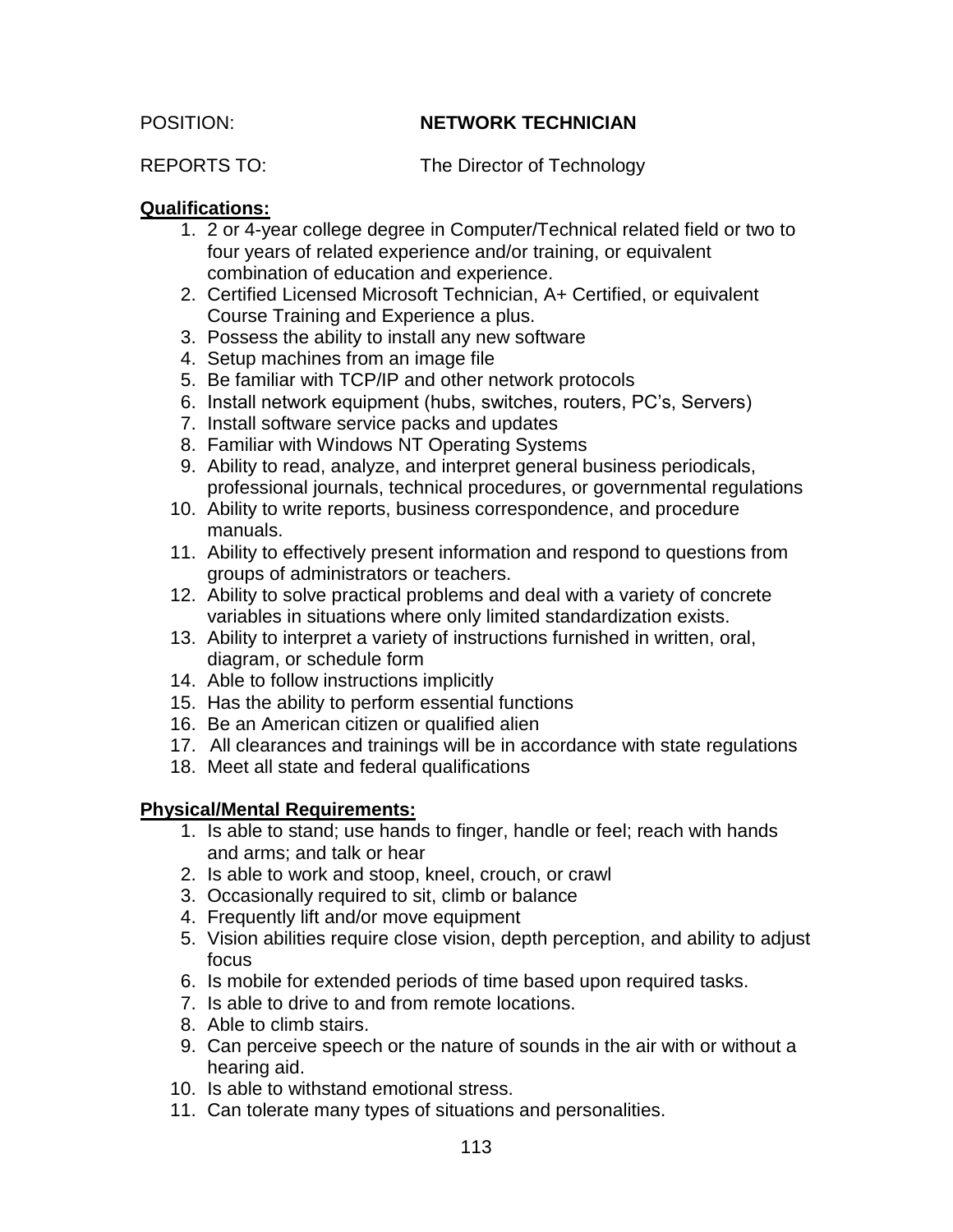- 12. Maintain professional attitude.
- 13. Demonstrate the facilitative qualities of empathy, honesty, and positive regard in interpersonal relationships with parents, pupils, district personnel, and community service agencies.

## **Essential Functions:**

The Network Technician shall:

- 1. Communicate effectively in English both orally and in writing on a college level.
- 2. Read and comprehend written material on a college level.
- 3. Set an example of a stable emotional climate for parents, staff, and students to model.
- 4. Dress appropriately.
- 5. Demonstrate appropriate language usage.
- 6. Recommend system upgrades based on the latest technological advances
- 7. Demonstrate an ability to cooperate toward district goals.

## **Duties:**

The Network Technician:

- 1. Performs network troubleshooting to isolate and diagnose common network problems.
- 2. Upgrades network hardware and software components as required.
- 3. Installs, upgrades, and configures network printing, directory structures, rights, security, and software on file servers
- 4. Provides users with network technical support and program support
- 5. Responds to the needs and questions of users concerning their access of resources on the network and use of resources
- 6. Establishes network users, user environment, directories, and security for networks being installed
- 7. Effectively and efficiently install, replace and repair various types of computers, laptops, network systems and electronic equipment
- 8. Accurately estimates labor and materials costs
- 9. Performs skilled maintenance and repair of computers and a variety of related equipment, including regular backup of assigned servers
- 10. Replaces defective components and wiring using a variety of hand tools and soldering equipment
- 11. Requisitions and maintains an adequate supply of parts and repair materials
- 12. Diagnose and troubleshoot problems involving workstation and LAN technology
- 13. Assist in the cabling of LANs
- 14. Install printers/peripherals on a network and do repair
- 15. Assist with desktop rollout and asset inventory
- 16. Troubleshoot software problems
- 17. Troubleshoot and respond to user questions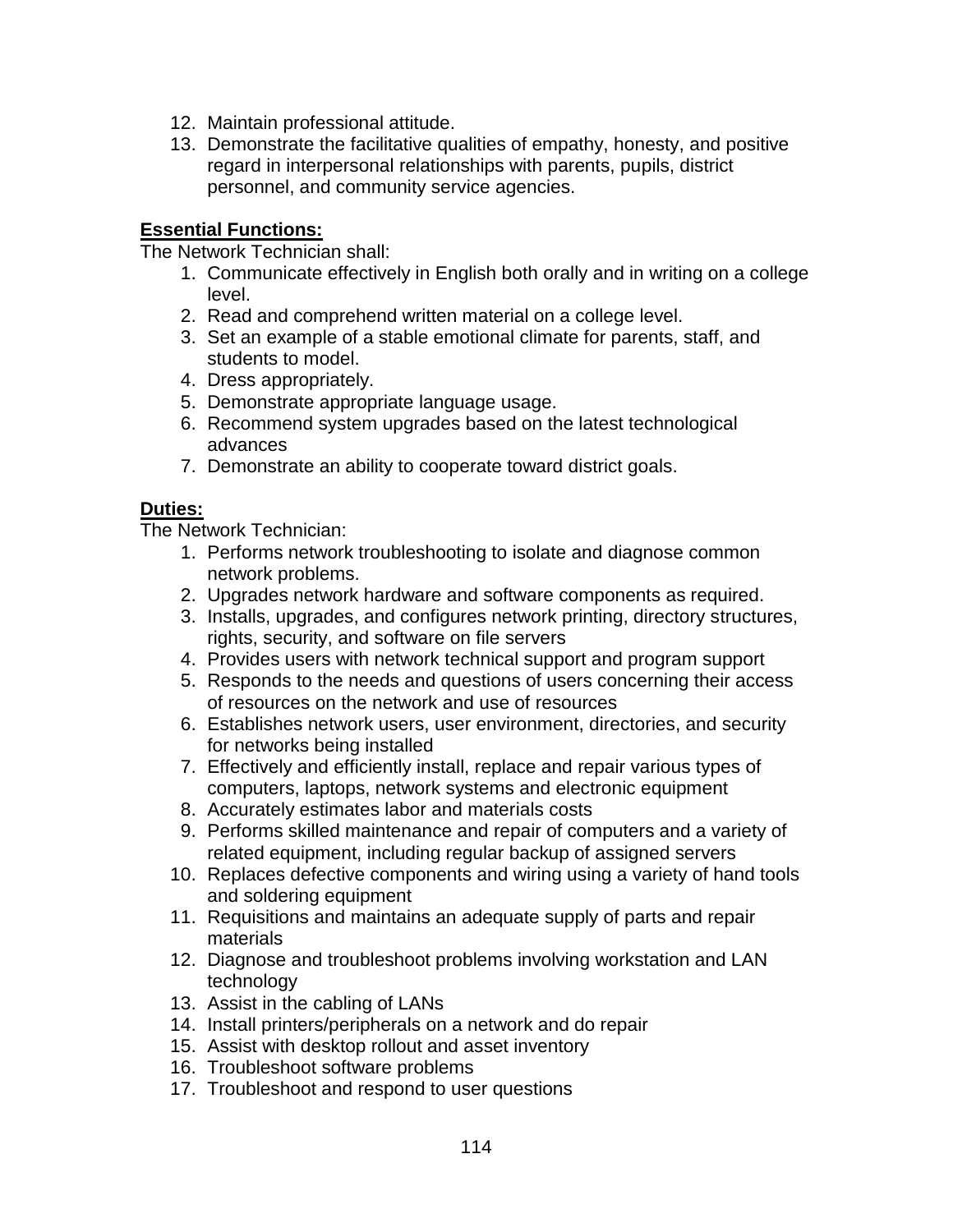- 18. Must be proficient in the installation and use of Windows Operating Systems and Microsoft Office
- 19. Track and update open and closed calls and/or escalate problems as directed by procedures
- 20. Must be able to take/follow direction, stay on task and maintain a daily work log
- 21. Must be able to work in a team environment and able to work through the appropriate communication channels.
- 22. Ability to handle stressful situations and meet deadlines is required.

The Director of Technology will evaluate the performance of the Network Technician.

References should be able to be provided that indicate work experience in the above mentioned areas.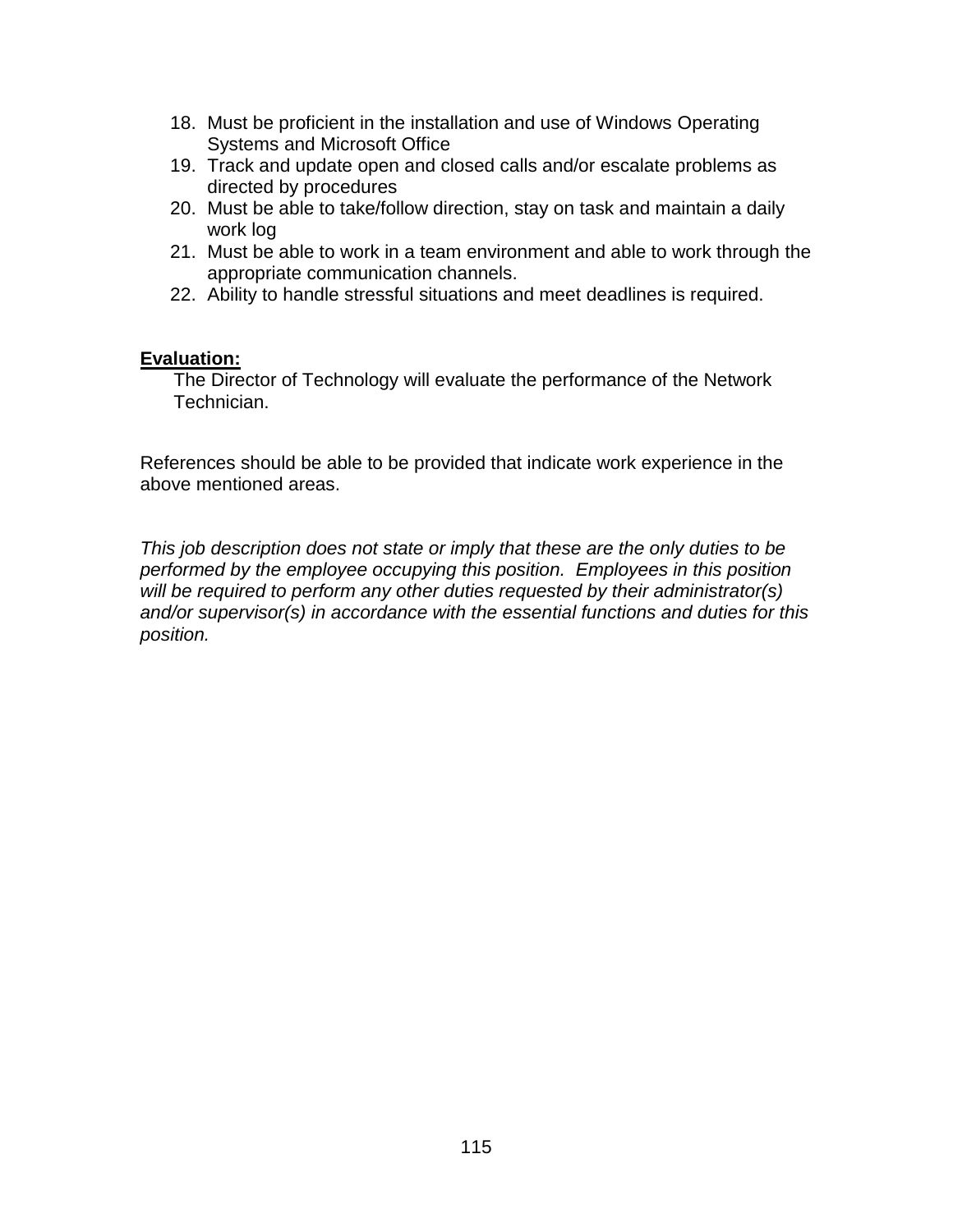## POSITION: **TECHNOLOGY MAINTENANCE TECHNICIAN**

REPORTS TO: The Director of Technology

## **Qualifications:**

- 1. 2-year college degree in Computer/Technical related field or two to four years of related experience and/or training and technical certifications, or equivalent combination of education and experience.
- 2. Possess the ability to install any new software
- 3. Ghost and setup machines from an image file
- 4. Install network equipment (hubs, switches, routers, PC's, Servers)
- 5. Install software service packs and updates
- 6. Ability to effectively present information and respond to questions from groups of administrators, teachers, and students
- 7. Ability to solve practical problems and deal with a variety of concrete variables in situations where only limited standardization exists.
- 8. Ability to interpret a variety of instructions furnished in written, oral, diagram, or schedule form
- 9. Able to follow instructions implicitly
- 10. Has the ability to perform essential functions
- 11. Be an American citizen or qualified alien
- 11. All clearances and trainings will be in accordance with state regulations.
- 12. Meet all state and federal qualifications

# **Physical/Mental Requirements:**

- 1. Is able to stand; use hands to finger, handle or feel; reach with hands and arms; and talk or hear
- 2. Is able to work and stoop, kneel, crouch, or crawl
- 3. Occasionally required to sit, climb or balance
- 4. Frequently lift and/or move equipment
- 5. Vision abilities require close vision, depth perception, and ability to adjust focus
- 6. Is mobile for extended periods of time based upon required tasks.
- 7. Is able to drive to and from remote locations.
- 8. Able to climb stairs.
- 9. Can perceive speech or the nature of sounds in the air with or without a hearing aid.
- 10. Is able to withstand emotional stress.
- 11. Can tolerate many types of situations and personalities.
- 12. Maintain professional attitude.
- 13. Demonstrate the facilitative qualities of empathy, honesty, and positive regard in interpersonal relationships with parents, pupils, district personnel, and community service agencies.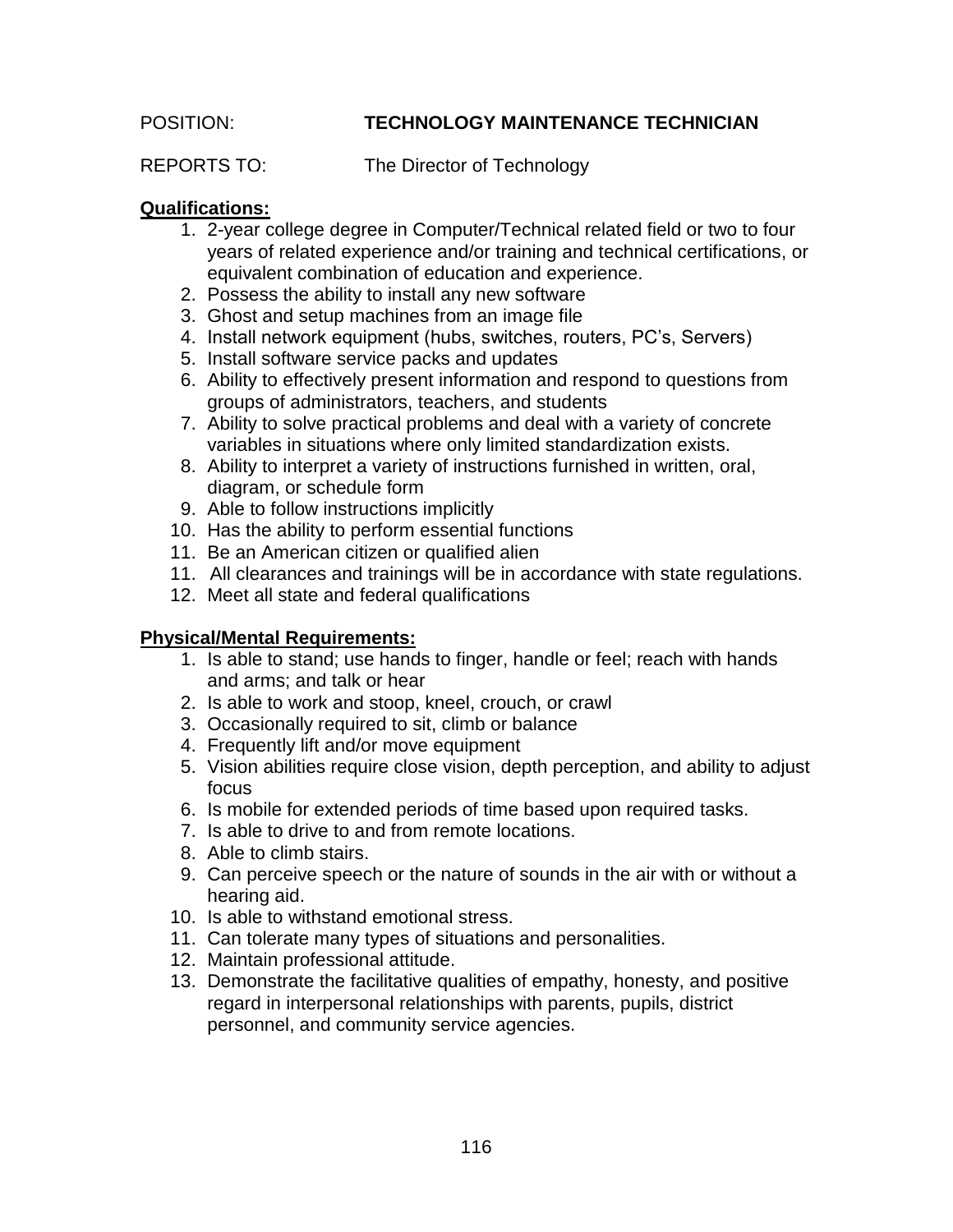# **Essential Functions:**

The Technology Maintenance Technician shall:

- 1. Communicate effectively in English both orally and in writing on a college level.
- 2. Read and comprehend written material on a college level.
- 3. Set an example of a stable emotional climate for parents, staff, and students to model.
- 4. Dress appropriately.
- 5. Demonstrate appropriate language usage.
- 6. Recommend system upgrades based on the latest technological advances
- 7. Demonstrate an ability to cooperate toward district goals.

# **Duties:**

The Technology Maintenance Technician:

- 1. Performs PC, laptop and printer troubleshooting to isolate and diagnose common problems
- 2. Upgrades hardware and software components as required
- 3. Provides all users with computer and software/program support
- 4. Responds to the needs and questions of users concerning their hardware and software issues
- 5. Handles user inquiries and troubleshooting via phone support/help desk
- 6. Utilizes remote support techniques
- 7. Effectively and efficiently install, replace and repair various types of computers, laptops, network systems and electronic equipment
- 8. Performs skilled maintenance and repair of computers and a variety of related equipment
- 9. Replaces defective components and wiring using a variety of hand tools for cutting, drilling and prepping areas for mounting equipment and soldering equipment
- 10. Requisitions and maintains an adequate supply of parts and repair materials
- 11. Diagnoses and troubleshoots problems involving workstation and LAN technology
- 12. Assists in the cabling of LANs
- 13. Installs printers/peripherals on a network and do repair
- 14. Assists with all technology equipment rollouts and asset inventory
- 15. Installs and has knowledge of current Windows Operating System and current version of Microsoft Office
- 16. Tracks, updates, opens and closes trouble calls as directed by procedures
- 17. Works with vendors troubleshooting hardware issues
- 18. Must be able to take/follow direction and stay on task
- 19. Must be able to work in a team environment and able to work through the appropriate communication channels.
- 20. Ability to handle stressful situations and meet deadlines is required.